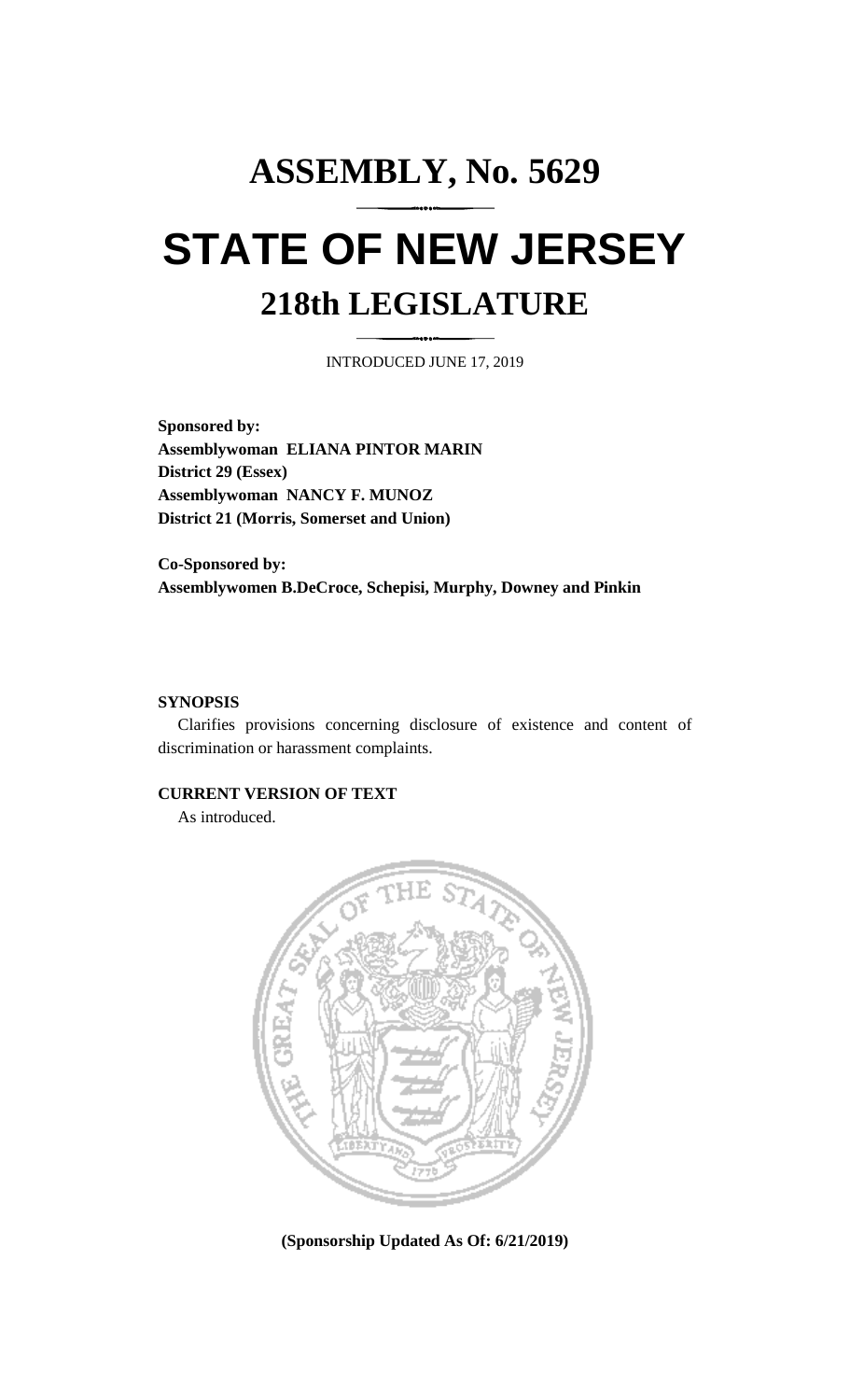## **A5629** PINTOR MARIN, N.MUNOZ

 **AN ACT** concerning the policy prohibiting discrimination in a State agency workplace and supplementing chapter 7 of Title 11A of the New Jersey Statutes.

 **BE IT ENACTED** *by the Senate and General Assembly of the State of New Jersey:*

 1. a. Any provision of current law, rule, or regulation requiring a complaint and investigation of discrimination or harassment in any State workplace to be handled, to the extent possible, in a manner that shall protect the privacy interests and confidentiality of those involved, shall not be interpreted to preclude the employee who filed the complaint from disclosing the existence and the contents of the complaint to other government agencies or persons.

 b. Any provision of current law, rule, or regulation providing that, in the course of an investigation, it may be necessary to discuss the claims made in a discrimination or harassment complaint with the person against whom the complaint was filed and with other persons who may have relevant knowledge or who have a legitimate need to know about the matter, shall not be interpreted to preclude the person with whom the complaint was filed from disclosing the existence and the contents of the complaint to the head of the State agency, or to a State officer or employee or special State officer or employee as defined under section 2 of P.L.1971, c.182 (C.52:13D-13), who is in a leadership position at the State agency workplace where the prohibited discrimination or harassment is alleged to have occurred.

 c. The permitted disclosures concerning the existence and the contents of a discrimination or harassment complaint under subsections a. and b. of this section shall not constitute a violation of any confidentiality directive and shall not result in any administrative or disciplinary action or termination of employment. 

2. This act shall take effect immediately.

- 
- 
- 

# STATEMENT

 Under current regulation by the New Jersey Civil Service Commission, at N.J.A.C.4A:7-3.1, concerning the policy prohibiting discrimination in the workplace, complaints concerning discrimination or harassment in a State workplace must be kept confidential and protect the privacy rights of those involved. The regulation provides, in pertinent part (j), that all "complaints and investigations shall be handled, to the extent possible, in a manner that will protect the privacy interests of those involved. To the extent practical and appropriate under the circumstances,